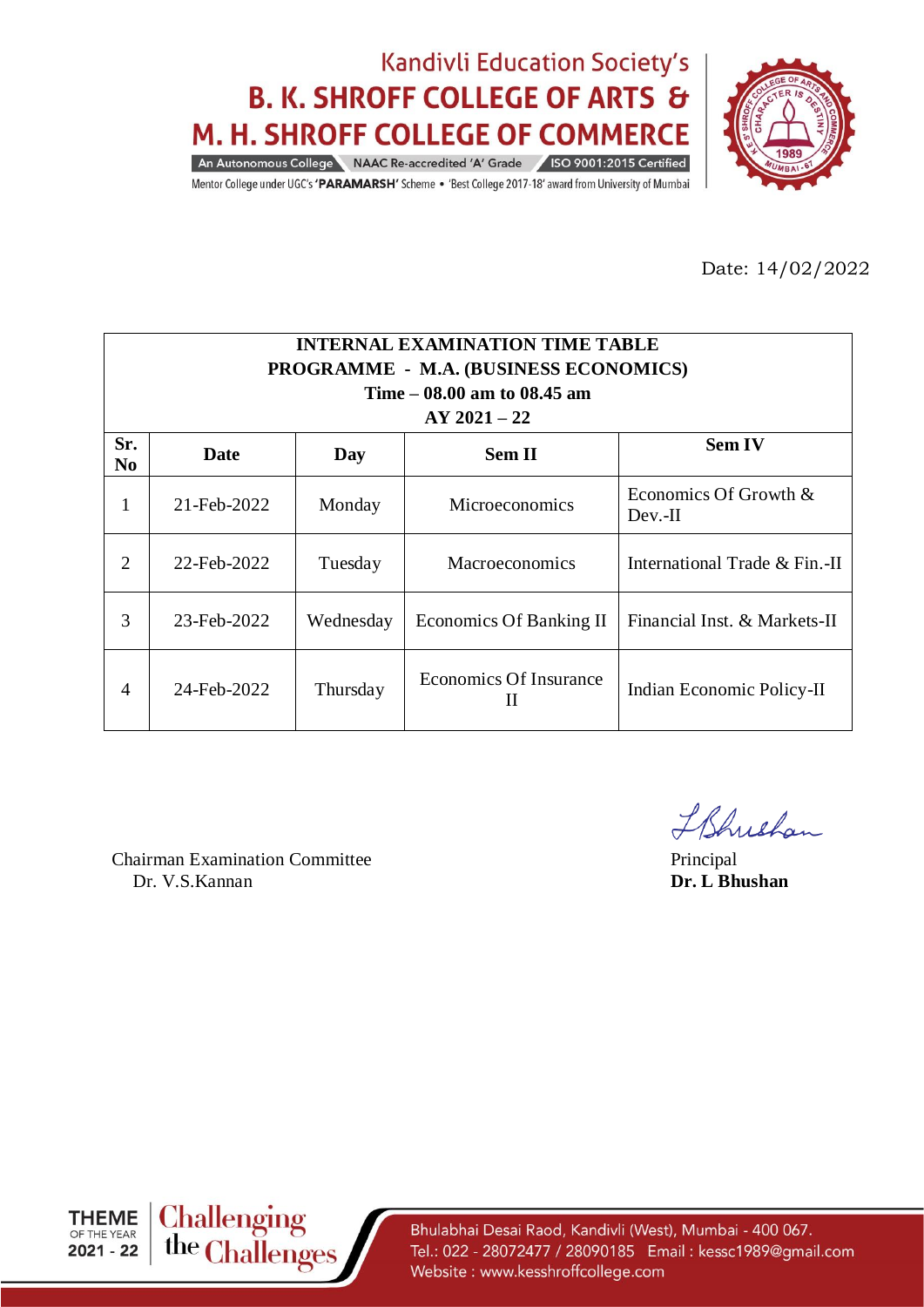

Mentor College under UGC's 'PARAMARSH' Scheme . 'Best College 2017-18' award from University of Mumbai

Date: 14/02/2022

|                       | <b>INTERNAL EXAMINATION TIME TABLE</b>                                |                   |                                |                          |  |  |  |  |
|-----------------------|-----------------------------------------------------------------------|-------------------|--------------------------------|--------------------------|--|--|--|--|
|                       | <b>PROGRAMME</b> - M.Com (Advanced Accountancy & Business Management) |                   |                                |                          |  |  |  |  |
|                       |                                                                       |                   | Time $-08.00$ am to $08.45$ am |                          |  |  |  |  |
|                       |                                                                       |                   | $AY 2021 - 22$                 |                          |  |  |  |  |
| Sr.<br>N <sub>0</sub> | <b>Date</b>                                                           | Day               | <b>Sem II</b>                  | <b>Sem IV</b>            |  |  |  |  |
|                       |                                                                       |                   | Research Methodology for       | Financial Management     |  |  |  |  |
| 1                     | 21-Feb-2022                                                           | Monday            | <b>Business</b>                | Advert & Sales           |  |  |  |  |
|                       |                                                                       |                   |                                | Management               |  |  |  |  |
|                       |                                                                       | Tuesday           | Macro Economics Concepts       | Corporate Financial      |  |  |  |  |
| $\overline{2}$        | 22-Feb-2022<br>and Applications                                       |                   |                                | Acc                      |  |  |  |  |
|                       |                                                                       | Retail Management |                                |                          |  |  |  |  |
|                       |                                                                       |                   |                                | Indirect Tax             |  |  |  |  |
| 3                     | 23-Feb-2022                                                           | Wednesday         | E-Commerce                     | Supply Chain Mgmt &      |  |  |  |  |
|                       |                                                                       |                   |                                | Logistics                |  |  |  |  |
| $\overline{A}$        | 24-Feb-2022                                                           | Thursday          | Corporate Finance              | $\overline{\phantom{a}}$ |  |  |  |  |

Chairman Examination Committee Principal Dr. V.S.Kannan **Dr. L Bhushan**

IBhushan



THEME Challenging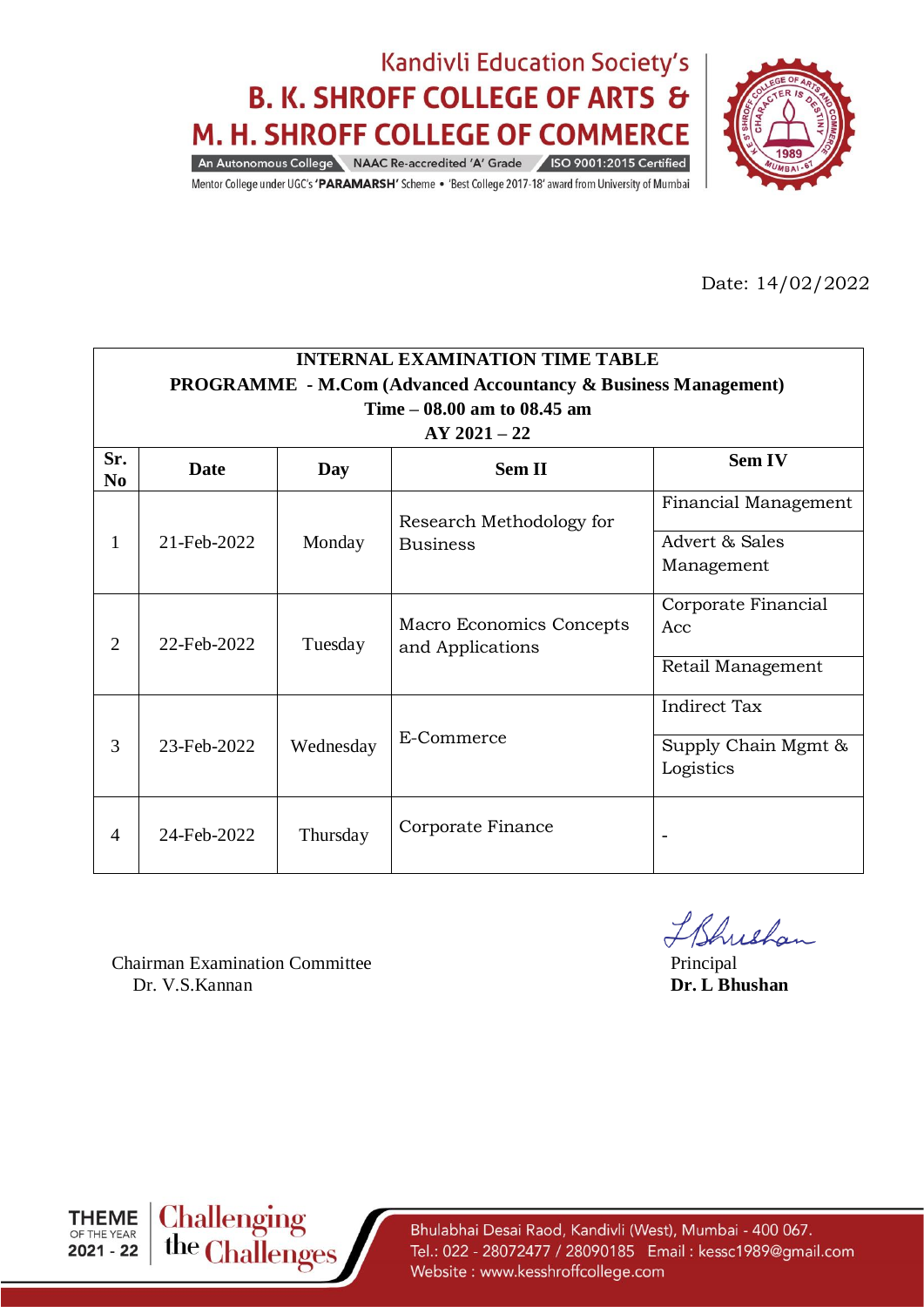

Mentor College under UGC's 'PARAMARSH' Scheme . 'Best College 2017-18' award from University of Mumbai

Date: 14/02/2022

| <b>INTRNAL EXAMINATION TIME TABLE</b><br><b>PROGRAMME</b> - Masters of Arts: Applied Geography<br>Time $-08.00$ am to 08.45 am<br>$AY 2021 - 22$ |                                                                                         |           |                                 |                                             |  |  |  |  |  |
|--------------------------------------------------------------------------------------------------------------------------------------------------|-----------------------------------------------------------------------------------------|-----------|---------------------------------|---------------------------------------------|--|--|--|--|--|
| Sr.<br>N <sub>0</sub>                                                                                                                            | <b>Sem II</b><br><b>SEM IV</b><br>Date<br>Day                                           |           |                                 |                                             |  |  |  |  |  |
| 1                                                                                                                                                | 21-Feb-2022                                                                             | Monday    | <b>Environmental Geoscience</b> | <b>Watershed Management</b><br>and Planning |  |  |  |  |  |
| $\overline{2}$                                                                                                                                   | 22-Feb-2022                                                                             | Tuesday   | <b>Resource Geography</b>       | Geography of Tourism and<br>Recreation      |  |  |  |  |  |
| 3                                                                                                                                                | 23-Feb-2022                                                                             | Wednesday | Geographical thoughts           | Geography of<br>Contemporary Agricultur     |  |  |  |  |  |
| 4                                                                                                                                                | Advanced Cartography and<br>24-Feb-2022<br>Thursday<br>Geography of Health<br>Surveying |           |                                 |                                             |  |  |  |  |  |

Chairman Examination Committee Principal Dr. V.S.Kannan **Dr. L Bhushan**

IBhushan



**Challenging<br>the Challenges**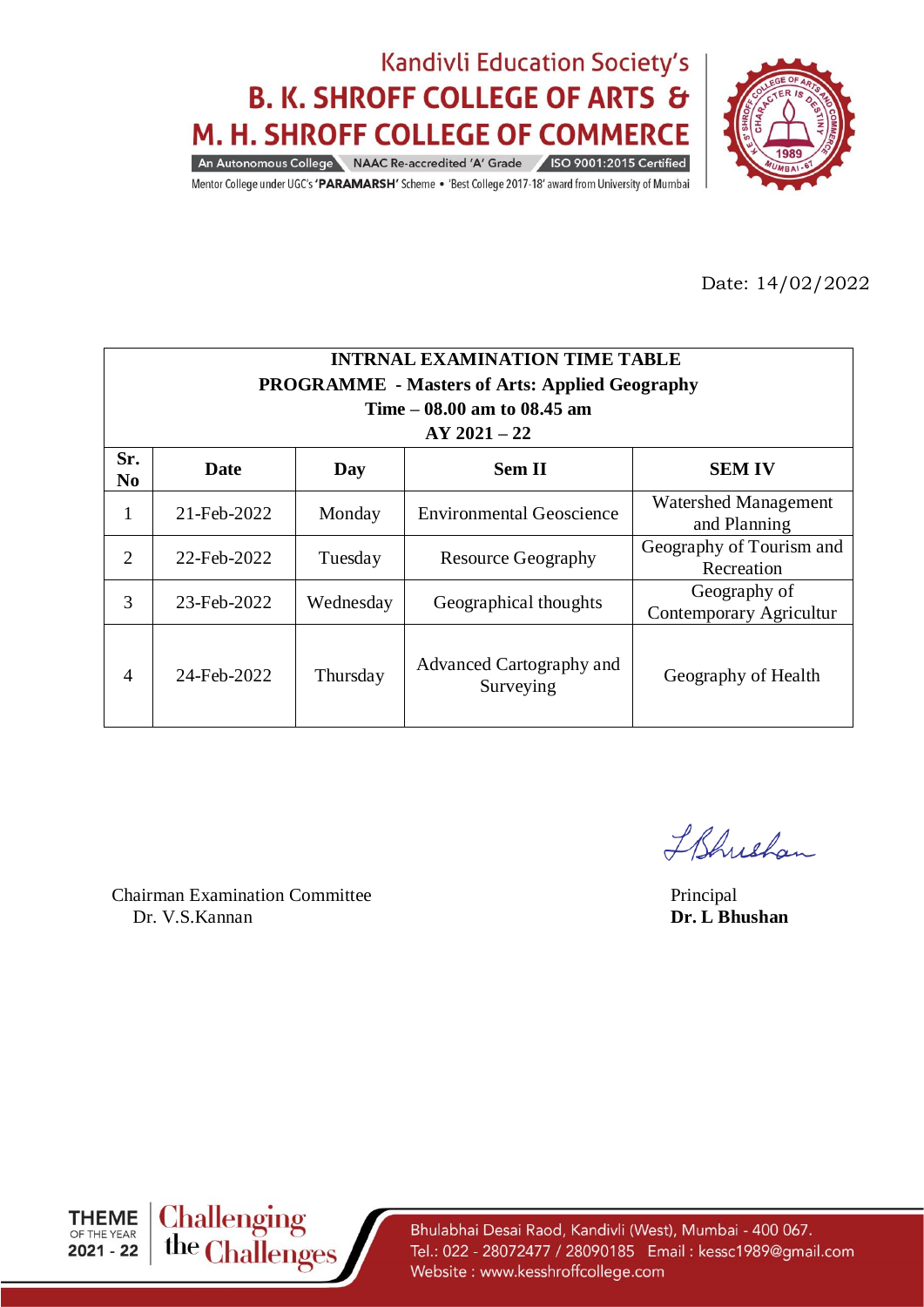

Mentor College under UGC's 'PARAMARSH' Scheme . 'Best College 2017-18' award from University of Mumbai

Date: 14/02/2022

| <b>INTRNAL EXAMINATION TIME TABLE</b>                                  |                                                                                                        |           |                                                            |                                                                        |  |  |  |  |  |
|------------------------------------------------------------------------|--------------------------------------------------------------------------------------------------------|-----------|------------------------------------------------------------|------------------------------------------------------------------------|--|--|--|--|--|
|                                                                        | <b>PROGRAMME - Masters of Arts: M.A. (HINDI)</b>                                                       |           |                                                            |                                                                        |  |  |  |  |  |
|                                                                        |                                                                                                        |           | Time $-08.00$ am to 08.45 am                               |                                                                        |  |  |  |  |  |
|                                                                        |                                                                                                        |           | $AY 2021 - 22$                                             |                                                                        |  |  |  |  |  |
| Sr.<br><b>SEM II</b><br><b>SEM IV</b><br>Date<br>Day<br>N <sub>0</sub> |                                                                                                        |           |                                                            |                                                                        |  |  |  |  |  |
| 1                                                                      | 21-Feb-2022                                                                                            | Monday    | History of Hindi literature –<br>(Modern Age) Paper $-$ II | Paper-XIII Author Study                                                |  |  |  |  |  |
| $\overline{2}$                                                         | 22-Feb-2022                                                                                            | Tuesday   | Poetics and Literary Criticism)                            | Paper-XIV Study of<br><b>Translated Works from</b><br>Marathi to Hindi |  |  |  |  |  |
| 3                                                                      | 23-Feb-2022                                                                                            | Wednesday | Literary Theories and<br>Literature                        | Paper-XV Mass<br>Communication                                         |  |  |  |  |  |
| $\overline{4}$                                                         | Prachin Evem Madhyakalin<br>24-Feb-2022<br>Thursday<br>Paper-XVI Research Projec<br>Kavya Paper – VIII |           |                                                            |                                                                        |  |  |  |  |  |

Chairman Examination Committee Principal Dr. V.S.Kannan **Dr. L Bhushan**

IBhushan



**Challenging**<br>the **Challenges**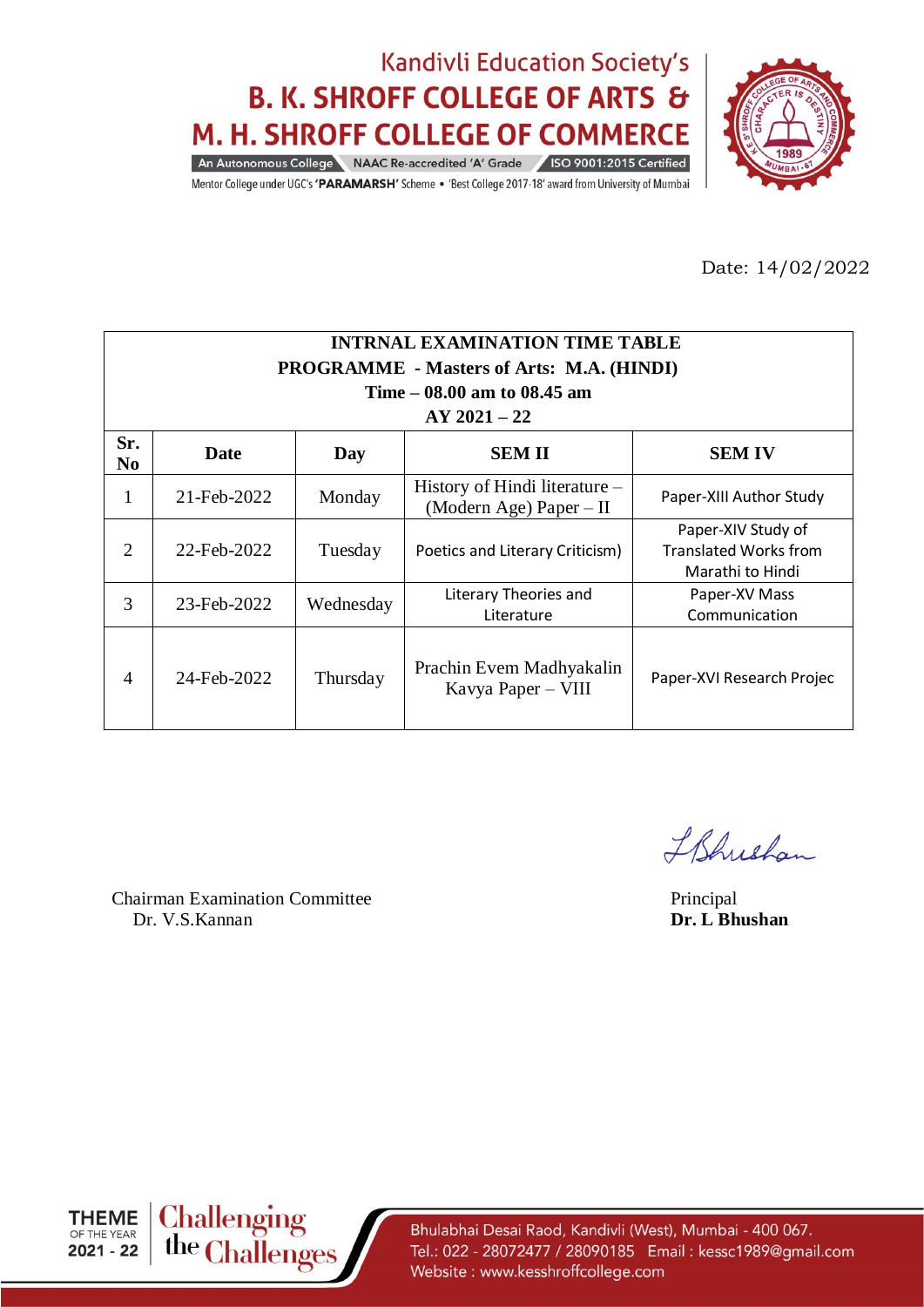

Mentor College under UGC's 'PARAMARSH' Scheme . 'Best College 2017-18' award from University of Mumbai

Date: 14/02/2022

| <b>INTERNAL EXAMINATION TIME TABLE</b> |                          |           |                                                               |                                          |  |  |  |  |
|----------------------------------------|--------------------------|-----------|---------------------------------------------------------------|------------------------------------------|--|--|--|--|
|                                        | <b>PROGRAMME - MAFTM</b> |           |                                                               |                                          |  |  |  |  |
|                                        |                          |           | Time $-08.00$ am to $08.45$ am                                |                                          |  |  |  |  |
|                                        |                          |           | $AY 2021 - 22$                                                |                                          |  |  |  |  |
| Sr.<br>N <sub>0</sub>                  | <b>Date</b>              | Day       | <b>MAFTM SEM II</b>                                           |                                          |  |  |  |  |
| 1                                      | 21-Feb-2022              | Monday    | Post Production $\&$<br><b>Computer Graphics</b>              | Perspectives In Media<br><b>Business</b> |  |  |  |  |
| 2                                      | 22-Feb-2022              | Tuesday   | New Media Theory And<br>Practice                              | Marketing & Publicity<br>Design          |  |  |  |  |
| 3                                      | 23-Feb-2022              | Wednesday | Direction                                                     | <b>Practical Filmmaking</b>              |  |  |  |  |
| 4                                      | 24-Feb-2022              | Thursday  | <b>Practical Film Production</b><br>(Fiction And Non Fiction) |                                          |  |  |  |  |

Chairman Examination Committee Principal Principal Principal Principal Dr. V.S. Kannan Dr. V.S.Kannan

IBhrishan



**Challenging<br>the Challenges**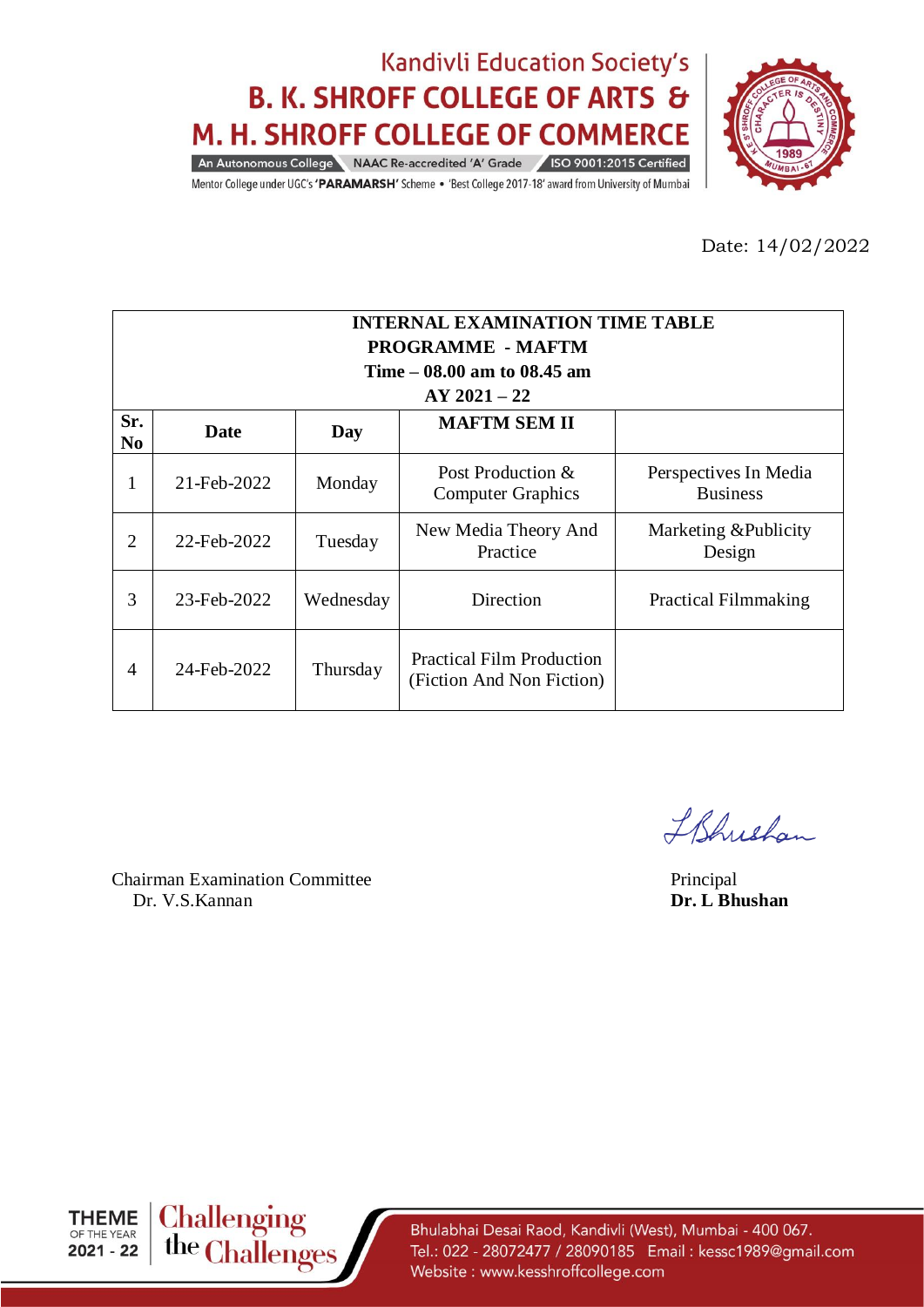

Mentor College under UGC's 'PARAMARSH' Scheme . 'Best College 2017-18' award from University of Mumbai

Date: 14/02/2022

|                       | <b>INTERNAL EXAMINATION TIME TABLE</b>                                |           |                                              |                                                        |  |  |  |
|-----------------------|-----------------------------------------------------------------------|-----------|----------------------------------------------|--------------------------------------------------------|--|--|--|
|                       | <b>PROGRAMME</b> - MA Masters of Arts: (Communication and Journalism) |           |                                              |                                                        |  |  |  |
|                       |                                                                       |           | Time – 08.00 am to 08.45 am                  |                                                        |  |  |  |
|                       |                                                                       |           | $AY 2021 - 22$                               |                                                        |  |  |  |
| Sr.<br>N <sub>0</sub> | Date                                                                  | Day       | <b>SEM II</b>                                | <b>SEM IV</b>                                          |  |  |  |
| 1                     | 21-Feb-2022                                                           | Monday    | Introduction To<br><b>Television Studies</b> | <b>Public Relation In Private</b><br>And Public Sector |  |  |  |
| $\overline{2}$        | 22-Feb-2022                                                           | Tuesday   | Introduction To Film<br><b>Studies</b>       | Dissertation                                           |  |  |  |
| 3                     | 23-Feb-2022                                                           | Wednesday | Introduction To Media<br>Research            | Digital Media Marketing                                |  |  |  |
| 4                     | 24-Feb-2022                                                           | Thursday  | Ethics, Constitution And<br>Media Laws       | <b>Political Communication</b>                         |  |  |  |

Chairman Examination Committee Principal Dr. V.S.Kannan **Dr. L Bhushan**

IBhrishan



**Challenging<br>the Challenges**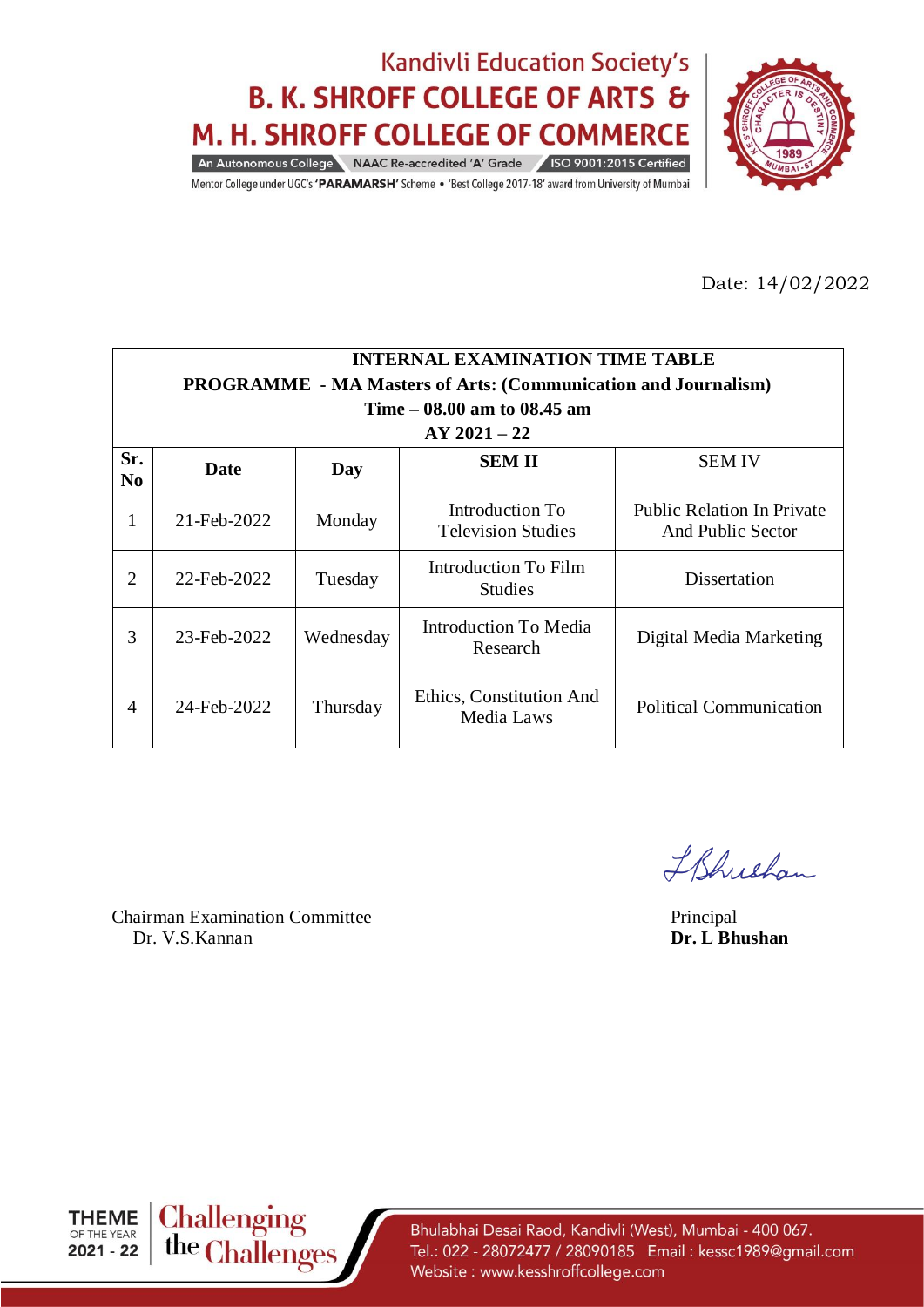

Mentor College under UGC's 'PARAMARSH' Scheme . 'Best College 2017-18' award from University of Mumbai

Date: 14/02/2022

| <b>THOERY EXAMINATION TIME TABLE</b> |                                                   |           |                                   |                              |  |  |  |  |
|--------------------------------------|---------------------------------------------------|-----------|-----------------------------------|------------------------------|--|--|--|--|
|                                      | <b>PROGRAMME - M.Sc. (Information Technology)</b> |           |                                   |                              |  |  |  |  |
|                                      |                                                   |           | Time $-08.00$ am to 08.45 am      |                              |  |  |  |  |
|                                      |                                                   |           | $AY 2021 - 22$                    |                              |  |  |  |  |
| Sr.<br>N <sub>0</sub>                | <b>Sem IV</b><br><b>Sem II</b><br>Date<br>Day     |           |                                   |                              |  |  |  |  |
| 1                                    | 21-Feb-2022                                       | Monday    | Theory of Computation             | <b>Blockchain Technology</b> |  |  |  |  |
| $\mathcal{D}_{\mathcal{L}}$          | 22-Feb-2022                                       | Tuesday   | <b>Big Data Analytics</b>         | <b>Ethical Hacking</b>       |  |  |  |  |
| 3                                    | 23-Feb-2022                                       | Wednesday | Wireless Sensor<br><b>Network</b> | <b>Neural Networks</b>       |  |  |  |  |
| $\boldsymbol{\Lambda}$               | 24-Feb-2022                                       | Thursday  | Storage Area Network              |                              |  |  |  |  |

Chairman Examination Committee Principal Dr. V.S.Kannan **Dr. L Bhushan**

IBhushan

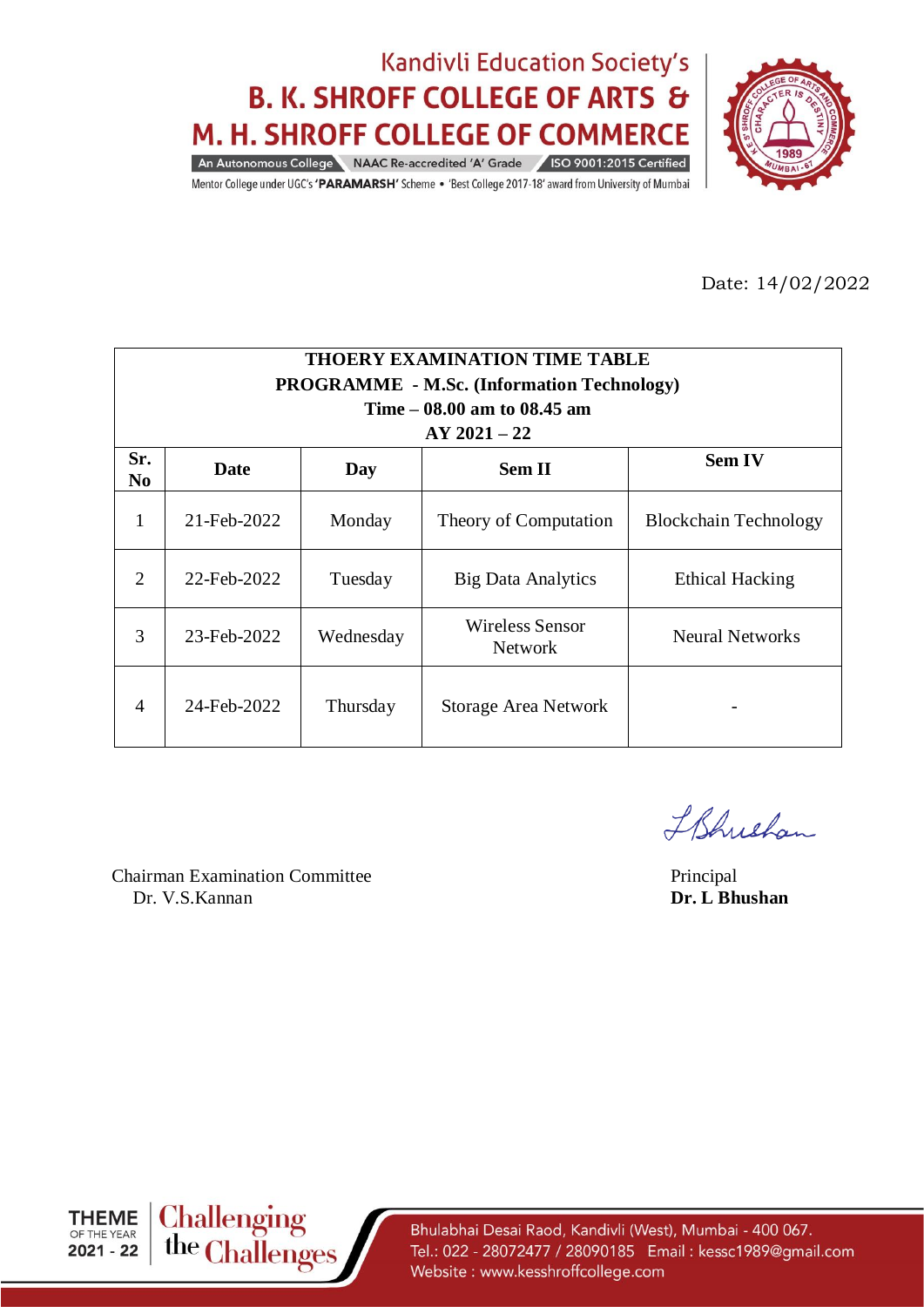

Mentor College under UGC's 'PARAMARSH' Scheme . 'Best College 2017-18' award from University of Mumbai

Date: 14/02/2022

| <b>THOERY EXAMINATION TIME TABLE</b><br><b>PROGRAMME - M.Sc. (Finance)</b><br>Time $-08.00$ am to $08.45$ am<br>$AY 2021 - 22$ |                             |           |                                            |                                             |  |  |  |
|--------------------------------------------------------------------------------------------------------------------------------|-----------------------------|-----------|--------------------------------------------|---------------------------------------------|--|--|--|
| Sr.<br>No                                                                                                                      | <b>SEMII</b><br>Date<br>Day |           |                                            |                                             |  |  |  |
| 1                                                                                                                              | 21-Feb-2022                 | Monday    | Ethics And Professional<br>Conducts        | Big Data And Machine<br>Learning In Finance |  |  |  |
| $\mathcal{D}_{\mathcal{L}}$                                                                                                    | 22-Feb-2022                 | Tuesday   | <b>Financial Market And</b><br>Institution | Quantitative Methods -<br>Ii In Finance     |  |  |  |
| 3                                                                                                                              | 23-Feb-2022                 | Wednesday | <b>Financial Economics</b>                 | Rpa In Fintech                              |  |  |  |
| 4                                                                                                                              | 24-Feb-2022                 | Thursday  | <b>Behavioral Finance</b>                  | Researc H Project Work                      |  |  |  |

Chairman Examination Committee Principal Dr. V.S.Kannan **Dr. L Bhushan**

IBhrishan



**Challenging<br>the Challenges**